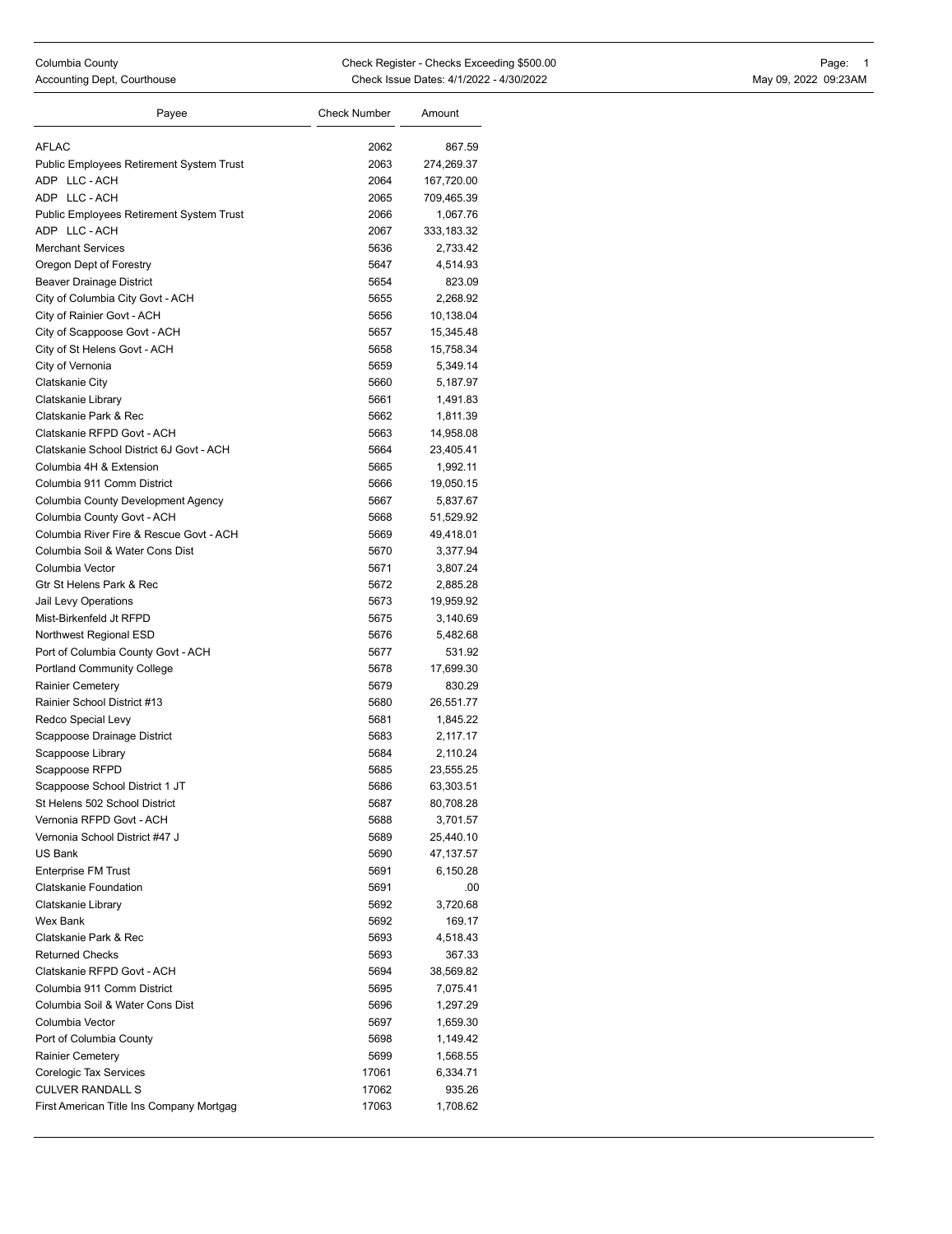| Payee                                   | <b>Check Number</b> | Amount     |
|-----------------------------------------|---------------------|------------|
| GILCHRIST ROBERT DAVID & KRISTEN MARIE  | 17064               | 1,035.57   |
| ZILLOW CLOSING SERVICES WEST LLC        | 17072               | 1,161.91   |
| <b>AFSCME Oregon Council 75</b>         | 147251              | 3,578.81   |
| AFSCME Union Local #697                 | 147252              | 1,279.63   |
| Allegiance Benefit Plan Management- Inc | 147253              | 4,894.28   |
| C.C.D.S.A.                              | 147255              | 2,880.00   |
| Kaiser Foundation Health Plan           | 147258              | 314,916.77 |
| Mutual of Omaha                         | 147259              | 6,479.15   |
| Nationwide Retirement Solution          | 147260              | 39,232.03  |
| Optum Bank                              | 147261              | 3,000.00   |
| Principal Life Insurance Company        | 147263              | 12,431.03  |
| Willamette Dental Insurance Inc         | 147267              | 4,979.20   |
| Accurate Electric Unlimited- Inc        | 147269              | 4,554.60   |
| Ace Hardware                            | 147270              | 616.72     |
| Bob Barker Company Inc                  | 147274              | 5,123.07   |
| <b>Cardinal Staffing Services</b>       | 147278              | 12,257.29  |
| Caselle-Inc                             | 147281              | 1,975.00   |
| CIS - Lockbox                           | 147284              | 3,396.00   |
| City of St Helens - Water Dept.         | 147287              | 7,879.93   |
| Columbia Pac. Economic Dev. Dist        | 147290              | 4,930.00   |
| Comcast Cable City of Industry          | 147292              | 538.09     |
| <b>Comcast Corporation</b>              | 147293              | 3,684.93   |
| Dahlgren's Do It Best Builder's Supply  | 147297              | 821.32     |
| Diamond Mowers, LLC                     | 147299              | 836.97     |
| Ferguson Enterprises Inc #3007          | 147302              | 989.35     |
| Home Depot Credit Services III          | 147305              | 898.88     |
| Keefe Commissary Network                | 147308              | 1,733.79   |
| Legend Data Systems, Inc.               | 147313              | 800.00     |
| Les Schwab Warehouse Center             | 147314              | 1,650.82   |
| <b>National Testing Network</b>         | 147315              | 500.00     |
| Norgren Service & Repair LLC            | 147316              | 595.00     |
| <b>NW Natural Gas</b>                   | 147317              | 971.70     |
| Old Jack Properties, Inc.               | 147318              | 1,470.06   |
| Overhead Door Company of Portland- Inc  | 147320              | 526.25     |
| <b>PLATT</b>                            | 147325              | 647.30     |
| Quadient Inc                            | 147326              | 540.00     |
| Suburban Propane                        | 147336              | 872.61     |
| <b>Summit Supply LLC</b>                | 147338              | 2,701.98   |
| <b>Tangent Computers</b>                | 147341              | 545.00     |
| Trinity Services Group Inc              | 147343              | 8,043.66   |
| Trotter & Morton Facility Svc of PNW    | 147344              | 2,270.00   |
| Winterbrook Planning                    | 147350              | 10,338.75  |
| Zumar Industries, Inc.                  | 147352              | 3,790.00   |
| Fraser, Derek                           | 147353              | 3,521.66   |
| Dreyer, Pam                             | 147354              | 2,455.60   |
| ADP-LLC                                 | 147357              | 3,085.92   |
| <b>AT&amp;T Mobility</b>                | 147359              | 2,215.11   |
| Bob Barker Company Inc                  | 147363              | 1,305.90   |
| <b>Cardinal Staffing Services</b>       | 147364              | 12,415.65  |
| Columbia Health Services                | 147369              | 3,440.00   |
| Convergint Technologies LLC             | 147372              | 57,251.00  |
| Diamond Mowers, LLC                     | 147375              | 1,381.40   |
| Friends of Columbia County Fair         | 147377              | 2,000.00   |
| Hudson Garbage Service - 2046           | 147379              | 3,944.00   |
| Hudson Portable Toilet Service          | 147380              | 1,985.21   |
| <b>JLD LLC</b>                          | 147383              | 2,500.00   |
| Keefe Commissary Network                | 147385              | 2,234.41   |
| L.N. Curtis and Sons                    | 147388              | 749.98     |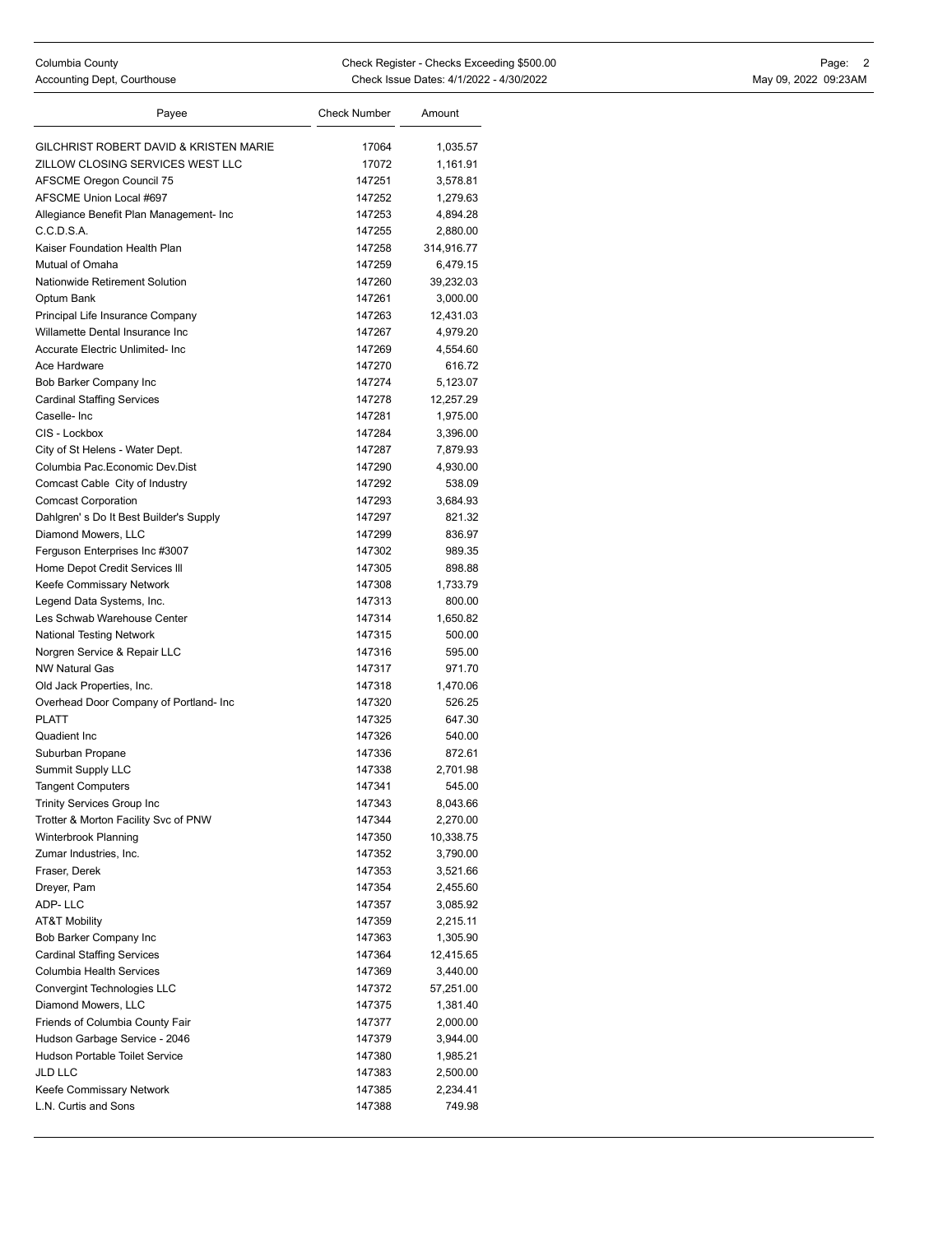| Payee                                                               | <b>Check Number</b> | Amount             |
|---------------------------------------------------------------------|---------------------|--------------------|
|                                                                     |                     |                    |
| Lawrence Oil Company<br>Marshall & Swift/Boeckh-LLC                 | 147390<br>147394    | 16,807.15          |
| <b>MTR Western LLC</b>                                              |                     | 765.20             |
| <b>OSACA</b>                                                        | 147397              | 48,697.28          |
|                                                                     | 147402<br>147404    | 1,350.00           |
| Pamplin Media Group<br>Paul's Tree Service LLC                      | 147405              | 3,344.00           |
| <b>PLATT</b>                                                        | 147408              | 6,500.00<br>726.42 |
|                                                                     |                     |                    |
| Quadient Leasing USA Inc<br>Ramos Yard Maintenance LLC              | 147409<br>147410    | 553.92             |
|                                                                     |                     | 1,200.00           |
| Securus Technologies- Inc<br>Sendit Direct Mail and Fulfillment Inc | 147414              | 5,000.00           |
| <b>Staples Business Credit</b>                                      | 147415<br>147417    | 4,650.00<br>559.09 |
| <b>Sunset Equipment</b>                                             |                     |                    |
|                                                                     | 147418<br>147419    | 761.81             |
| The Flippin Castle<br>UABC-Finance-OSU                              | 147420              | 20,000.00          |
|                                                                     | 147422              | 85,000.00          |
| Wasco County Landfill, Inc.                                         | 147423              | 77,039.34          |
| Waste Connections of Oregon                                         |                     | 59,703.50          |
| Wilcox & Flegel<br>Association of O & C Counties                    | 147425              | 9,916.06           |
|                                                                     | 147431              | 11,686.14          |
| Axon Enterprise- Inc                                                | 147432              | 1,240.00           |
| <b>Cardinal Staffing Services</b>                                   | 147439              | 10,873.66          |
| Caselle-Inc                                                         | 147441              | 1,975.00           |
| Cenveo                                                              | 147445              | 1,765.00           |
| <b>Chaves Consulting</b>                                            | 147446              | 3,004.63           |
| Cintas                                                              | 147447              | 641.05             |
| City of Rainier                                                     | 147450              | 12,913.92          |
| Columbia 911 Comm. District                                         | 147452              | 3,079.00           |
| Columbia Comm. Mental Health                                        | 147453              | 4,083.05           |
| Columbia County Economic Team                                       | 147454              | 37,500.00          |
| Columbia River Auto Glass                                           | 147455              | 1,510.00           |
| Columbia River Fire & Rescue                                        | 147456              | 1,200.50           |
| Country Media- Inc                                                  | 147459              | 3,082.35           |
| Cowlitz County Juvenile Dept.                                       | 147460              | 4,623.00           |
| Cowlitz River Rigging- Inc                                          | 147461              | 1,866.26           |
| David Evans and Associates Inc                                      | 147463              | 3,481.19           |
| Diamond Mowers, LLC                                                 | 147464              | 1,902.30           |
| Fishman, Laura                                                      | 147467              | 900.00             |
| <b>Global Tracking Communications LLC</b>                           | 147468              | 1,437.00           |
| <b>Helion Software Inc</b>                                          | 147470              | 1,322.00           |
| <b>Huser Integrated Technologies</b>                                | 147472              | 755.64             |
| In-Accord, Inc.                                                     | 147474              | 3,850.00           |
| Iron Mountain Records Mgmt.                                         | 147475              | 633.48             |
| Keefe Commissary Network                                            | 147476              | 2,574.57           |
| Loomis                                                              | 147478              | 1,023.05           |
| Muhly, Barbie                                                       | 147482              | 878.81             |
| Northwest Parking Equipment Company Inc                             | 147485              | 11,619.67          |
| <b>NW Natural Gas</b>                                               | 147486              | 646.65             |
| Ogletree, Deakins, Nash, Smoak & Stewart                            | 147489              | 2,985.00           |
| Oregon Dept of Revenue                                              | 147491              | 21,868.90          |
| Oregon State Police                                                 | 147492              | 975.00             |
| Oregonian Media Group                                               | 147493              | 3,859.63           |
| Pauly-Rogers & Co. PC                                               | 147495              | 7,700.00           |
| Postmaster St Helens                                                | 147497              | 500.00             |
| Power Systems West                                                  | 147498              | 670.37             |
| Quadient Finance USA Inc                                            | 147500              | 905.03             |
| Rainier Chamber of Commerce                                         | 147501              | 500.00             |
| <b>Ryder Election Services LLC</b>                                  | 147504              | 3,598.75           |
| Securus Technologies- Inc                                           | 147505              | 5,000.00           |
|                                                                     |                     |                    |